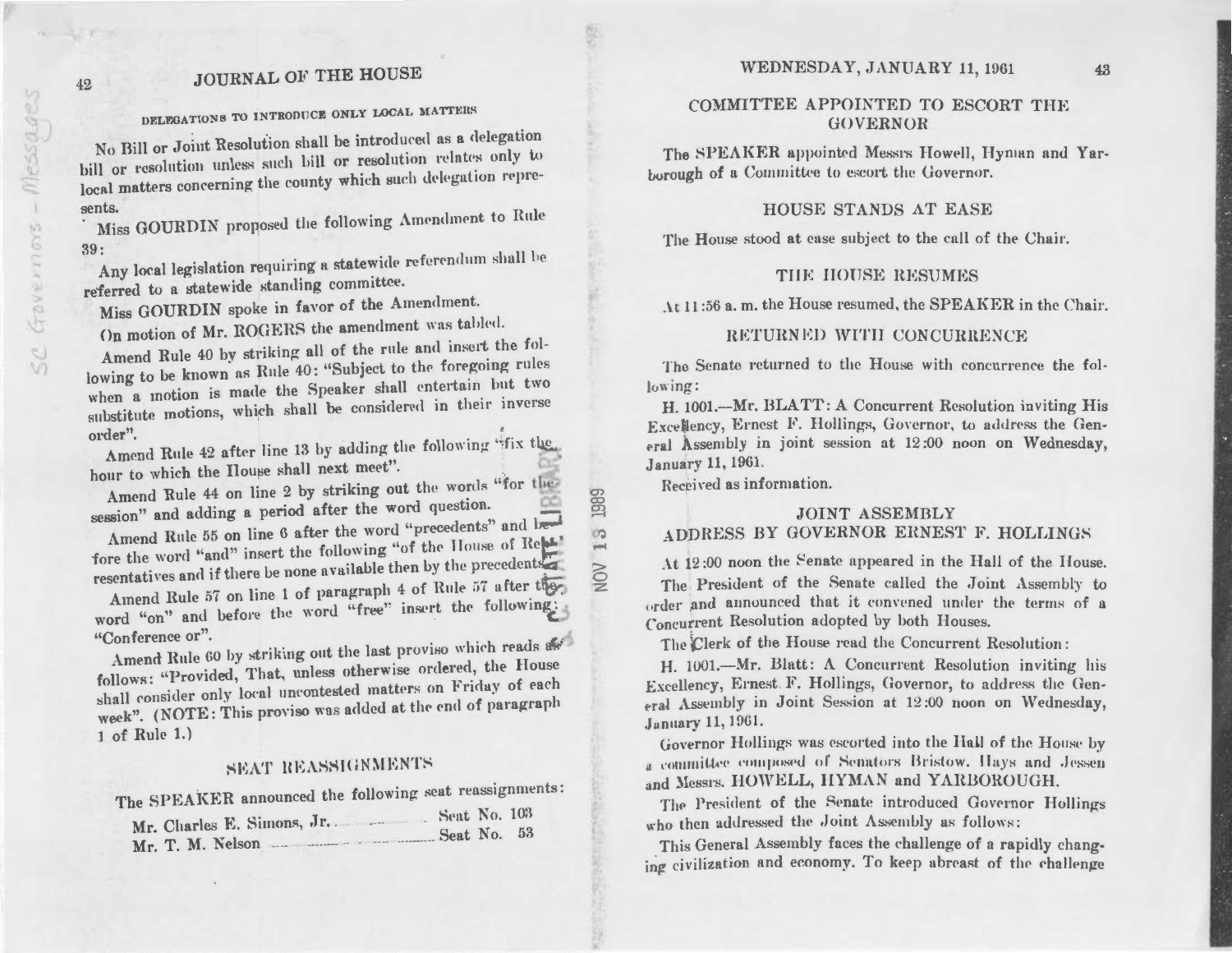#### WEDNESDAY, JANUARY 11,1961 45

# 44 JOURNAL OF THE HOUSE

k.,.

t

*:*  $155$ 1

> W' <;· ,!f;:.

of the 60's proper legislative foundations for the needs of the 60's must be laid this year. The foresight we show now will measure the extent of progress South Carolina will make in the next decade.

Perhaps the greatest responsibility of this General Assembly is to abandon the policy of legislative expediency so often used in previous sessions when only those plans and policies necessary for the coming year were adopted. The challenge-the opportunity this year is to plan and program on a long-range basis.

Here are some of the challenges which must be met with legislative wisdom. First is that of education. Our state's greatest nntural resource is its people. Our people are only as strong as their training and education will make them.

The South Carolina Education Association very wisely adopted as its theme for 1961, "Quality Education." Its major recommendation is the organization of the Yarions state divisions of education into one new State Department of Education. This same improvement has been endorsed by the South Carolina Association of School Boards, the South Carolina Congress of Parents and Teachers, and the Governor's Conference on Business, Industry, Agriculture and Education. To assist this consolidation by the General Assembly, your Budget and Control Board has instituted a management consultant survey to determine the efficiency and effectiveness of our educational effort at the state level. It will survey the functions of the State Department of Education, the State Educational Finance Commission, the State Schoolbook Commission, the South Carolina Educational Television Commission, the State Library Bonrd. the Regional Education Board, and the State Advisory Committee on Adult Education. No douht it will recommend a consolidation, but the General Assembly need not wait on expert advice on this score. The need is obvious, and the best expert on how it should be done is the General Assembly itself. This survey is not one to disrupt our school pattern. The present local district and county control shall be maintained. My suggestion is that the new Education Department be organized on the same basis as our Highway Department is presently constituted.

After proper organization of our Educational Department we next need to make certain that expenditures in education as well as other fields are wisely made. Economy is our constant goal.

I recommend again that the General Assembly formulate criteria for minimum local support of our public schools in order to qualify for state aid. Committees were appointed by the last General Assembly for this purpose. There is no reason why the Education Committee of both Houses cannot tackle this problem immediately. This will not be easy. This will not be popular. But it is absolutely essential.

Our capital improvement needs require every cent of state revenues available. We cannot afford to continue to allow surplus state revenues to be used as a portion of the operating funds of counties in their educational programs. Rather we must formulate a plan whereby surplus state revenues will be used for necessary capital improvements. Only in that way can we be sure that every child in the future will have an adequate classroom when he needs it as well as an opportunity to attend a state supported institution of higher learning. Only in that way the pressing demands of our other state institutions will be met. Today we must recognize these needs before they become acute. Today we must solve our problems before they multiply into crises.

In 1950, had a legislator proposed on this House floor a \$23 million capital improvement program for the next ten years, he would have been ridiculed here and probably defeated for reelection at home. But the fact remains that we spent that much at ('lemwn College alone between 1950 and 1960, and the facts also indicate that we will spend in excess of \$50 million during the next ten years for improvements at the state's institutions. Needs at Clemson, the University, Winthrop, The Citadel, State College at Orangeburg. the State Hospital, State Penitentiary, Medical College, the junior college system, additions at Whitten Village. a State Office Building, National Guard Armories and the air fields are impending as we assemble today. Failing to plan and provide, results in sporadic and spastic government. One vear the budget is balanced, the counties receive the surplus - regardless of qualification, no new taxes are added, the public *is* happy and we are called statesmen. The next year the accumulated needs crash down around us. To meet them we have to raise taxes, the people are unhappy and we are called a bunch of cheap politicians.

The first move to forestall a repetition of this predicament was made last week when an Advisory Committee on Higher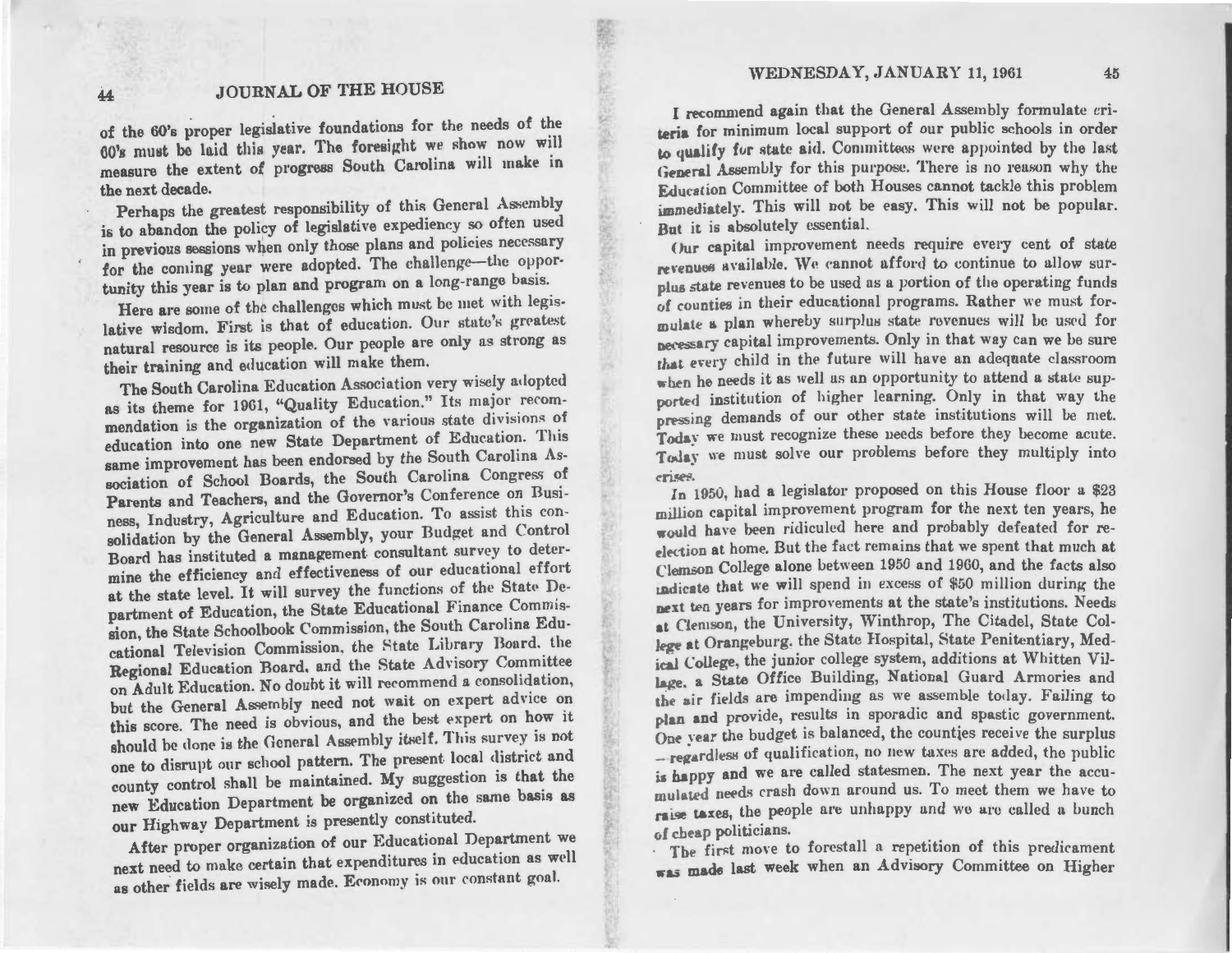# **JOURNAL OF THE HOUSE**

Education was appointed. In addition to suggesting methods to improve the quality of higher education, the Advisory Committee will determine the capital improvement needs of our colleges and junior colleges. South Carolina has a relatively youthful population and indications are that we will have at least 65,000 students in the colleges and universities by 1975-over double our present enrollment.

An assistant auditor has been appointed to assist in the planning and coordination of the program and he will also estimate construction requirements of all state institutions. While some of this construction can be cared for by tuition bonds, the main cost must be appropriated by the General Assembly. I earnestly urge that you establish a Capital Improvement Fund into which will go all state revenues in excess of the \$5,000,000 reserve fund. This fund should be controlled by the General

Last year the General Assembly adopted a budget that was Assembly. balanced by a \$5 million windfall from withholding taxes. Consequently, for appropriations to remain at the same level for the next fiscal year, revenues had to increase considerably to prevent a tax increase. The estimate of increased revenues for next year is approximately \$9 million 800 thousand. Deducting the \$5 million windfall, this leaves approximately \$4 million 800 thousand. We have again used the test of what was necessary rather than what was merely desirable. \$3 million, 800 thousand of this has been allotted to educational purposes. We have recommended that the remaining funds be appropriated to the State Hospital, Whitten Village, the Insurance Commission, the Development Board, and the Department of Agriculture. Foremost is the need for faculty pay increases at the colleges.

While we increased salaries approximately 12 per cent last year, another 5 to 10 per cent increase is considered necessary to maintain our college faculties.

Our second challenge is in the field of social responsibilities. The care of the sick and less fortunate, the protection of the health of our people are basic responsibilities of state government. Nowhere are these responsibilities more acute or the needs more demanding than in the field of mental health. Year in and year out we have increased appropriations for our mentally ill. However. psychiatric positions appropriated for cannot be filled. In the last two years we have lost four potential psychiatrists to residency programs in North Carolina. A residency program at the State Hospital here in Columbia must be instituted at once so that we can intensify our mental health effort. We need to provide direction and coordination of non-public school programs for the mentally retarded. I, therefore, recommend the creation of a division of mental retardation within the South Carolina Mental Health Commission. The legislature should also authorize the community mental health services plan recommended by the Morris Committee so that each county in the state may participate in a community program.

Another social obligation of our government is the rehabilitation of prisoners. Many of the inmates of the penitentiary can meither read nor write. When returned to society, they have difficulty establishing for themselves a meaningful role, and making a meaningful contribution. One of the wisest investments we can make would be the expenditure necessary to increase the educational facilities of our penal system. I recommend this be authorized for the purpose of educating at least to a minimum level the inmates of the State Penitentiary.

The increased use of pre-packaged food has fostered the growing use of artificial substances ostensibly to protect or preserve the contents. Some of these additives have been found deleterious, particularly in meat products. Inspection, detection and a continuing program of pure food and drug work is vitally necessary in the state. I urge that adequate funds be provided for the Department of Agriculture to continue and further the protection of our people.

The third challenge facing this year's General Assembly is a continuation of administrative reorganizations and reforms begun in previous years and the adopting of legislation which will result in more economy in our government and more and better services to our people. The General Assembly last year took the first step in the creation of a model agency by reorganizing the Insurance Department. We need only now to complete the work. For this purpose I recommend an increase in the Insurance Department funds, to provide stability to the program and to give proper protection to the insurance investment of our people.

The Tax Commission has been strengthened by the appointment of an Executive Secretary who has the responsibility of establishing a budget and personnel policies. The Commission

46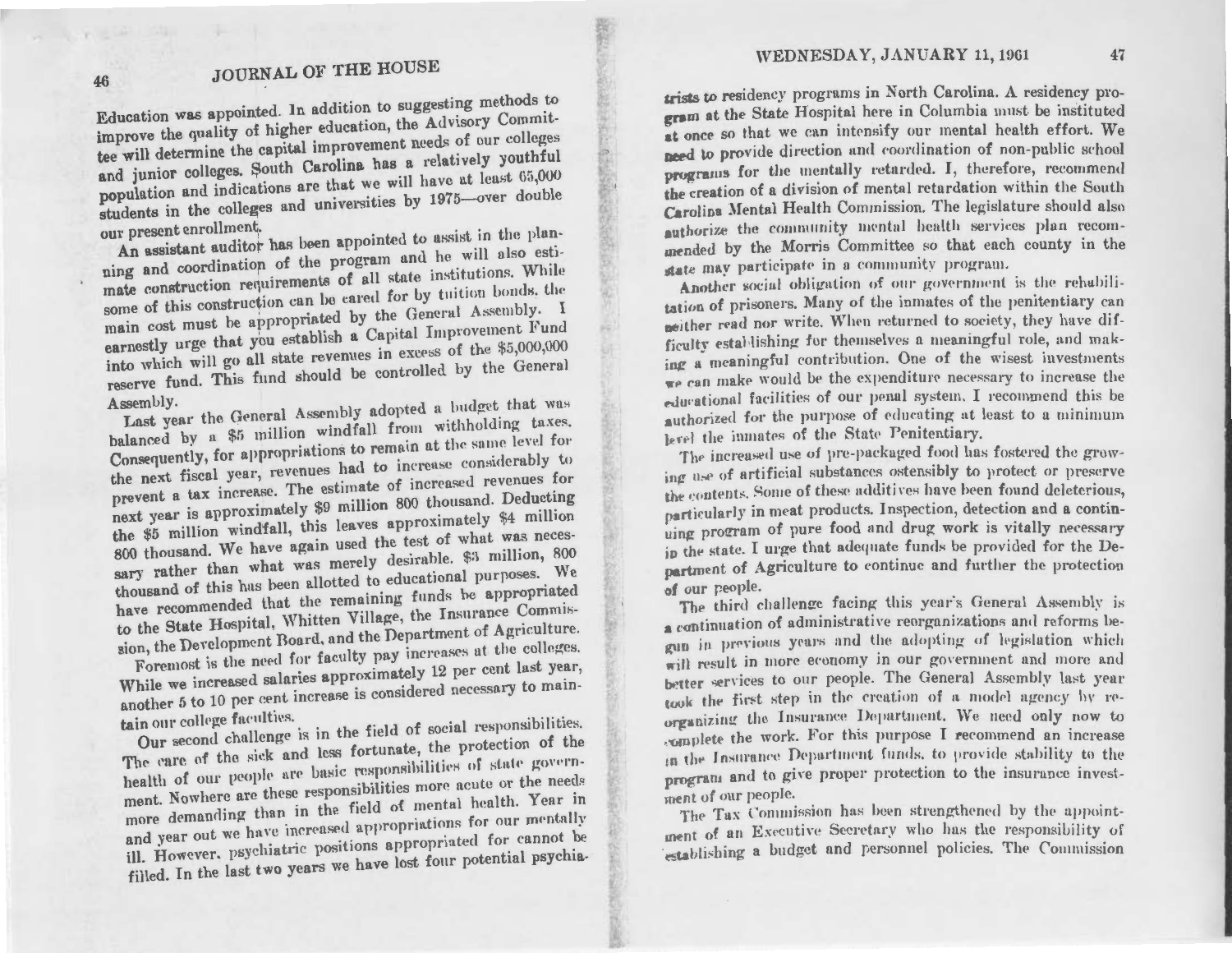is also moving to implement other phases of the recommendations of the management consultants and of the Tax Study Commission. I commend this action.

The practice of an individual in a judicial or quasi-judicial position deciding a case initially and then sitting as a part of an appellate court or review board is a poor one. It was abandoned in our judicial system many years ago. It should be eliminated from the present system of our Workmen's Compensation Act. I therefore recommend the institution of an appellate board to hear appeals from the findings of the single Commissioner. Cases would be heard ,and determined by a single Commissioner, as is the procedure now, with the Commission maintaining its administrative authority. This will expedite the payment of awards to deserving claimants.

There is a need for the revision of our existing laws in several

areas: 1 First, our corporate laws need revision. The Judicial Council will undertake this study for the General Assembly, and we have recommended an appropriation for the study.

I recommend the reform of our Criminal Code as submitted by the Campsen Committee.

I again recommend that the rules for civil procedure in the courts of our State be amended in accordance with the recommendations of the Judicial Council.

I recommend the adoption of the Uniform Securities Act as submitted by the Richardson Committee. I further urge that the General Assembly provide an accountant-investigator for the Securities Department.

The Mozingo Committee has been working diligently investigating lending practices throughout our State is continuing its investigation and will shortly file a report. I commend the work of this committee and recommend for your consideration legislation covering consumer and installment financing, motor vehicle financing. and further regulation of direct lending practices in the small loan field.

I recommend the adoption of the accumulated leave program as endorsed by the South Carolina State Employees Association.

Members of this Joint Assembly, it is a tragic and fearful indictment that South Carolina continues to lose the battle for

highway safety. Last year 703 persons died on our highways. Before you convene tomorrow two more will be killed. I recommend that South Carolina institute a system of compulsory reexamination so that at least once in each ten years every South Carolina driver will be re-examined. Special provisions for the re-examination of traffic violators and disabled drivers should be instituted. I recommend that we reinstitute the program of compulsory annual motor vehicle inspection. It is recommended that a driver training program be provided in the high schools of our state in cooperation with the local civic and community organizations. Finally, I urge that you join with me in alerting the judiciary to their responsibility for imposing severe sentences in keeping with the nature of serious traffic violations.

The 1960's have been aptly called the decade of nuclear development. The application of the power of the atom to peacetime functions is one of the intriguing challenges of our generation. We in South Carolina have a unique and unlimited potential in this field because of public and private nuelear facilities. The Legare Committee studying the peacetime uses of nuclear energy has been working diligently and I commend to your attention their recommendations when submitted. I particularly wish to comment on the bringing together of the fields of nuclear energy and that of agriculture. Solutions to the farm problem pnerally are beyond the capacity of state government but South Carolina is fortunate in being one of the most progressive agricultural states in the South. Through the combined efforts of many persons and agencies, including the Legare Committee and Clemson College, we are happy that a southwide seminar on the neaceful uses of atomic energy in the field of agriculture is to be held at Clemson College next month.

This meeting, which will include many of the outstanding scientific and agricultural leaders in the United States and is of signal significance of the progressiveness which our state is in these fields---one new and one old. It is striking testimony of our recognition that a healthy expanding agriculture the foundation of a sound and progressive economy. Those rt.ttes with acute industrial problems are those lacking in proper agricultural balance. The common sense wisdom and stability of character of our farmer citizens are lost to those states. Fortunately we have the proper balance. We cannot afford to lose it by neglect. This Fall I asked Clemson College to prepare a list of

 $.7.3$ 

**(Wire)** t:'·

tf

f1 t'[ if t.c.Jf M

*<t'*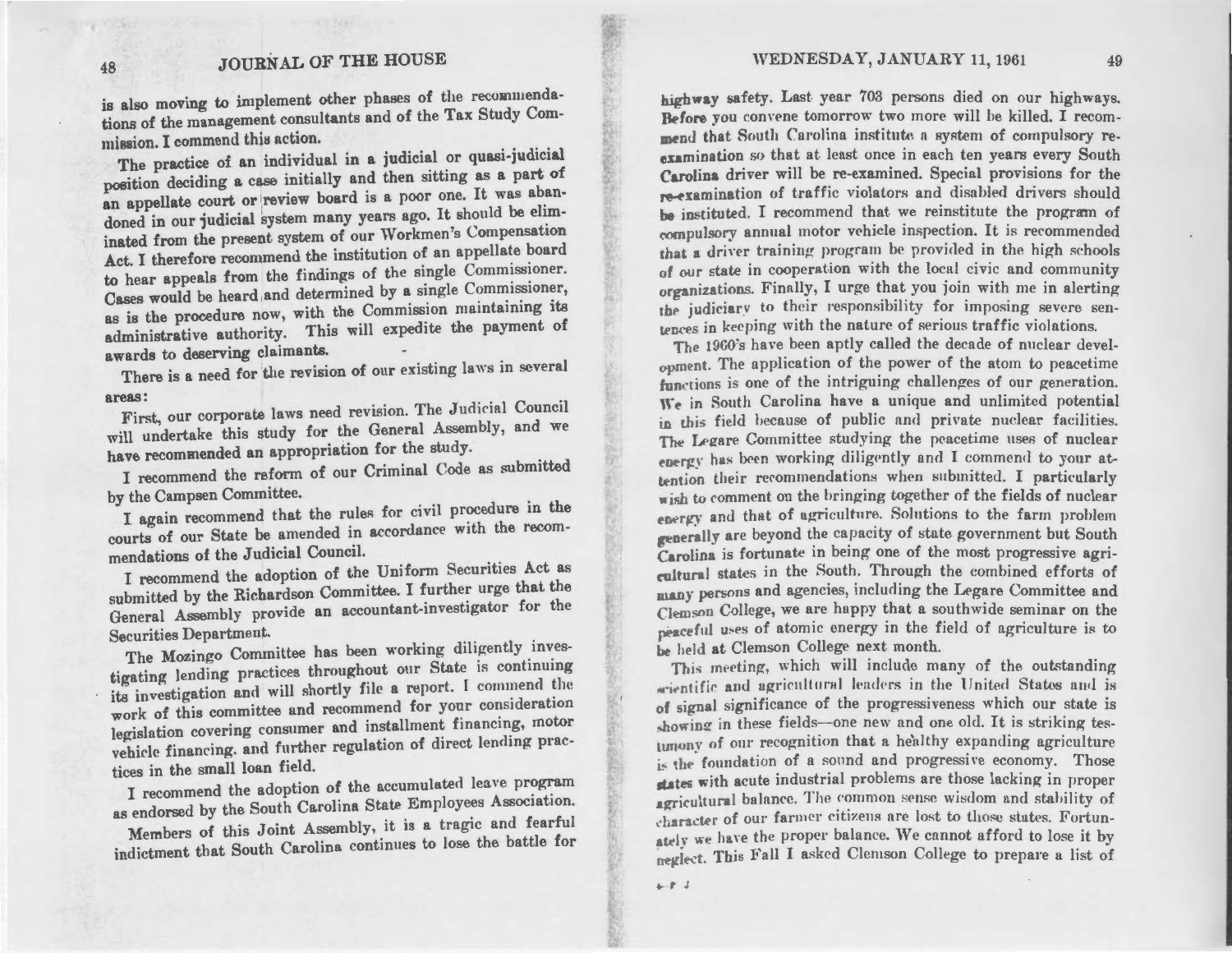goals necessary for the future of South Carolina agriculture. Clemson, in cooperation with other agricultural agencies and commodity groups, has worked during the Fall on this, and a copy of their findings and recommendations has just been placed on your desks. I commend these goals to your attention. Generally speaking, they do not call for special legislation, but the goals do emphasize the need for more research and attention in our state if agriculture is to move forward on an efficient and progressive basis.

Recently I had the pleasure of awarding the 400th tree farm certificate in South Carolina under the Busy Acres program. In accordance with my recommendation of last year, we are putting to work idle acres of forest land. However, some of us still fail to appreciate South Carolina's second largest industry. The .annual yield of timber in this state could easily be doubled if most woodland owners adopted proper forestry practices. Our forest study committee has made excellent recommendations. I commend its recent report to you for action.

South Carolina, in the face of many obstacles, continues to lead the parade of southeastern industrial and economic development. While still relatively low, our personal income climbed an impressive 10.1 per cent in 1060, nearly doubling the national average increase. During 1960, \$209,759,000.00 was committed for new and expanded industry. In 1959, the total was 207 million dollars, giving South Carolina the greatest industrial expansion in any two consecutive years in its history. During the past 24 months, over 25,000 new jobs have been created for our people.

Many factors played important roles in this success. The expanded State Development Board, local community groups and cooperating agencies made meaningful contributions to the total effort. Community groups made 15 out-of-state industry solicitation trips last year, when 104 of you and your neighbors made a total of 633 personal visits with industrial executives throughout the nation. In the fall of last year, 28 business leaders in South Carolina paid their own way to travel over 12.000 miles through four South American countries in search of increased trade and better business for South Carolina. Lasting benefits have accrued, and will accrue to our economy as a result of this effort; and certainly our overall development posture has been strengthened.

Now, there is one great need which must be met if we are to continue to progress industrially. We must either adopt an industrial training program or forget about industrial development. Imagine my dismay, if you will, when I attended recently the open house ceremonies of a new friend and resident of ours, the Jacobs Manufacturing Company at Clemson, and found that their skilled labor was obtained from the North Georgia Area Trade School. We had worked diligently to obtain this industry ac create jobs for South Carolinians but natives of our state did not have adequate industrial training. All of our sister states have instituted such programs and they are paying for themsalves. For example, today North Carolina readily admits that .j3 per cent of its incoming industry locates there as a result of its industrial training program. Again--our greatest resource is *our* people. We can improve and enhance this resource by producing a better trained, better educated people. Fortunately, the West study committee has been at work this Fall. It will have excellent recommendations which I commend to your attention. proper financing for this program can be obtained from the funds estimated to be available this present fiscal year.

The current fad in industrial development is that to attract an industry one must offer tax lures and government financing. Southern States have employed this gimmick. Fortunately South Carolina is not one of them. Such concessions have little impact on industrial development. The best way for a state to attract industry is to provide good traditional services  $-$  good I!Chools. good community facilities, and sound government. Let us not be tempted by the fancy claims of other states' gimmicks and devices. Let us keep our industrial development program on **a sound business-like basis.** 

One of the greatest henefits we receive from the surge of new industrial development is the civic and political leadership given by our new citizens. Certainly a one year's residency is sufficient to establish them as qualified voters in South Carolina and I recommend that the law be so amended.

Two years ago a survey designed to illustrate ways of saving money reported that a new state office building was indispensible if we were genuinely interested in economy. The \$2.350,000 required for this purpose can and should be appropriated from our present fiscal resources.